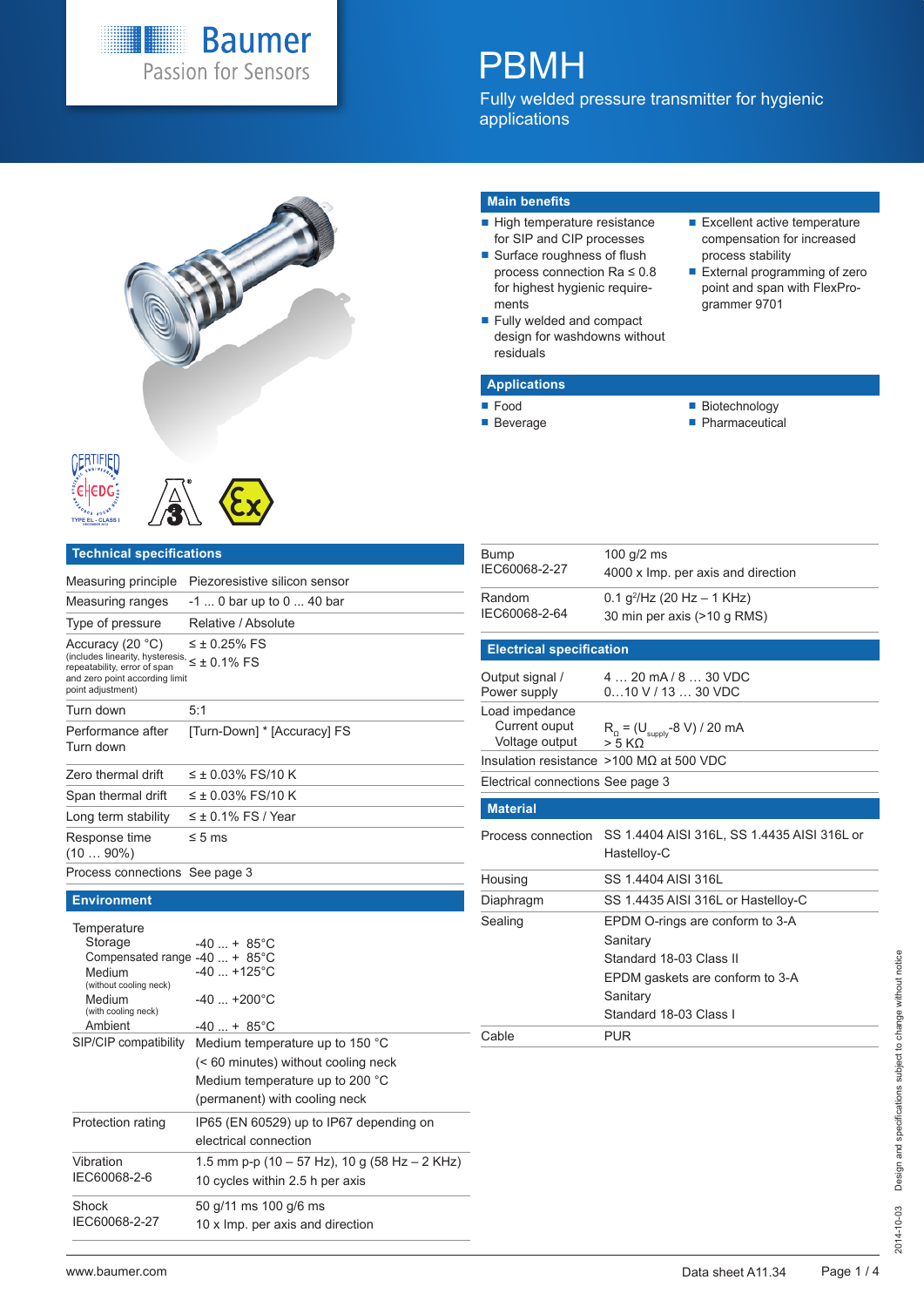# PBMH

Fully welded pressure transmitter for hygienic applications

| <b>ATEX</b>                      |                                                                     |  |  |  |  |  |  |  |  |
|----------------------------------|---------------------------------------------------------------------|--|--|--|--|--|--|--|--|
| ATEX II 1G<br>Ex ia IIC T4/T6 Ga | All versions without cooling neck,<br>DIN connector and with output |  |  |  |  |  |  |  |  |
|                                  | signal code A1                                                      |  |  |  |  |  |  |  |  |
| ATEX II 1/2G                     | All versions without cooling neck,                                  |  |  |  |  |  |  |  |  |
| Ex ia IIC T4/T6                  | with DIN connector and output                                       |  |  |  |  |  |  |  |  |
| Ga/Gb                            | signal code A1                                                      |  |  |  |  |  |  |  |  |
| ATEX II 1G                       | All versions with cooling neck,                                     |  |  |  |  |  |  |  |  |
| Ex ia IIC T3/T4/T6 Ga            | output signal code A1 and without                                   |  |  |  |  |  |  |  |  |
|                                  | DIN connector                                                       |  |  |  |  |  |  |  |  |
| ATEX II 1/2G                     | All versions with cooling neck,                                     |  |  |  |  |  |  |  |  |
| Ex ia IIC T3/T4/T6<br>Ga/Gb      | DIN connector and output signal                                     |  |  |  |  |  |  |  |  |
|                                  | code A1                                                             |  |  |  |  |  |  |  |  |
| ATEX II 1D                       | All versions with output signal                                     |  |  |  |  |  |  |  |  |
| Ex ia IIIC T107°C<br>IP6X Da     | code A1                                                             |  |  |  |  |  |  |  |  |
| Barrier data                     | Ui $\leq 30$ V                                                      |  |  |  |  |  |  |  |  |
|                                  | $\text{li} \leq 100 \text{ mA}$                                     |  |  |  |  |  |  |  |  |
|                                  | Pi ≤ 750 mW                                                         |  |  |  |  |  |  |  |  |
| Capacity                         | $Ci \leq 31$ nF                                                     |  |  |  |  |  |  |  |  |
|                                  | $\rm C_{\rm cable}$ ≤ 0.12 nF/m                                     |  |  |  |  |  |  |  |  |
| Inductivity                      | Li ≤ 3 µH                                                           |  |  |  |  |  |  |  |  |
|                                  | $L_{\text{Cable}} \leq 1.1 \mu H/m$                                 |  |  |  |  |  |  |  |  |
| Temperature class                | T1  T3: -40 < $T_{\text{amb}}$ < 45/70/75/85 °C                     |  |  |  |  |  |  |  |  |
|                                  | (ambient temperature) T1  T4: -40 < $T_{amb}$ < 85 °C               |  |  |  |  |  |  |  |  |
|                                  | T1  T6: -40 $< T_{\text{amb}}$ < 70 °C                              |  |  |  |  |  |  |  |  |
| Temperature class                | T1  T3: -40 < $T_{\text{med}}$ < 130/150/160/170/200 °C             |  |  |  |  |  |  |  |  |
|                                  | (medium temperature) T1  T4: -40 < T <sub>med</sub> < 115/130 °C    |  |  |  |  |  |  |  |  |
|                                  | T1  T6: -40 < $T_{med}$ < 75/80 °C                                  |  |  |  |  |  |  |  |  |

|                                                    | Surface roughness (in contact with medium)   |  |
|----------------------------------------------------|----------------------------------------------|--|
| Process connection                                 |                                              |  |
| ISO 2852 / TriClamp / DIN 32676 / DIN 11864-3      | $Ra \leq 0.4 \mu m$                          |  |
| <b>DN38 Hygienic Connection</b>                    | $Ra \leq 0.8 \mu m$                          |  |
| <b>DN76 Hygienic Connection</b>                    | $Ra \leq 0.8 \mu m$                          |  |
| GEA Tuchenhagen Varivent <sup>®</sup> ball housing | $Ra \leq 0.8 \mu m$                          |  |
| Weld joint                                         | $Ra \leq 0.8 \mu m$                          |  |
| Diaphragm                                          | $Ra \leq 0.4 \mu m$                          |  |
| <b>Approvals</b>                                   |                                              |  |
| CE conformity                                      | EMC directive 2004/108/CE in accordance with |  |
|                                                    | EN 61000-6-2 & EN 61000-6-3                  |  |
| Hygienic                                           | 3-A 74-06                                    |  |
|                                                    |                                              |  |

For the application in Ex zone you have to respect the conditions mentioned in the ATEX Type Examination Certificate (SEV 11 ATEX 0129).

You find the certificates and manuals under http://www.baumer.com/

### **Measuring ranges and overpressure safety**

|                       | Pressure in bar        |                                                                            |                                                          |                                             |                |                |
|-----------------------|------------------------|----------------------------------------------------------------------------|----------------------------------------------------------|---------------------------------------------|----------------|----------------|
| <b>Pressure range</b> | 00.1<br>00.16<br>00.25 | $-0.10.1$<br>$-0.20.2$<br>00.4<br>$0 \dots 0.6$<br>01<br>$-1$ 0<br>$-10.6$ | 01.6<br>02<br>02.5<br>$-1$ 1.5<br>04<br>$-1$ 3<br>$-1$ 5 | 06<br>010<br>$-19$<br>016<br>$-1$ 15<br>020 | 025<br>$-1$ 24 | 040<br>$-1$ 39 |
| Over pressure         |                        | 3                                                                          | 15                                                       | 60                                          | 70             | 135            |
| <b>Burst pressure</b> | 2                      | 6                                                                          | 30                                                       | 120                                         | 140            | 270            |
|                       |                        |                                                                            |                                                          |                                             |                |                |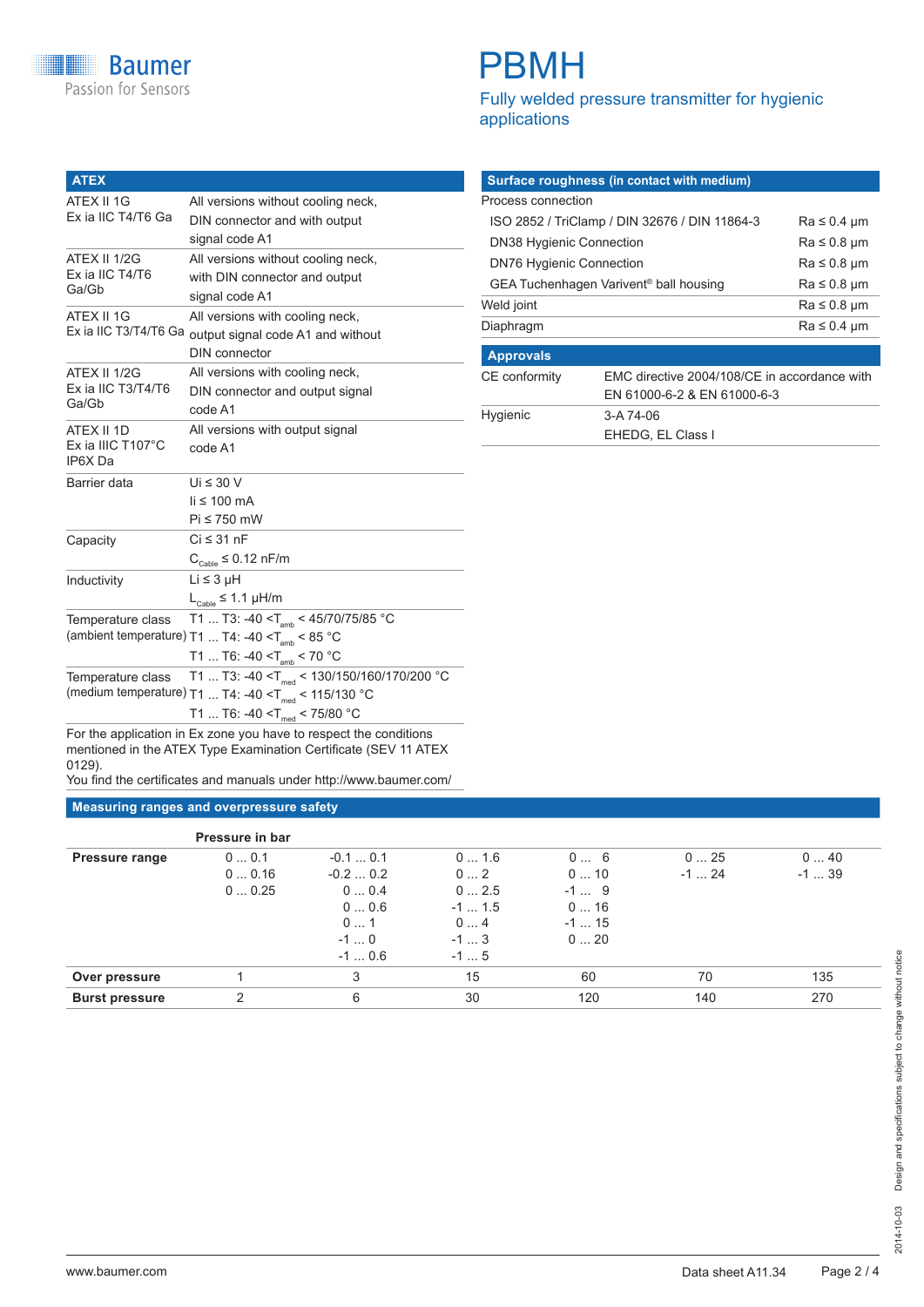

# PBMH

Fully welded pressure transmitter for hygienic applications

#### **Electrical connections**

 **Signal at 4...20 mA / Signal at 0...10V Signal at 4...20 mA / Signal at 0...10 V**









### **Dimensions (mm)**